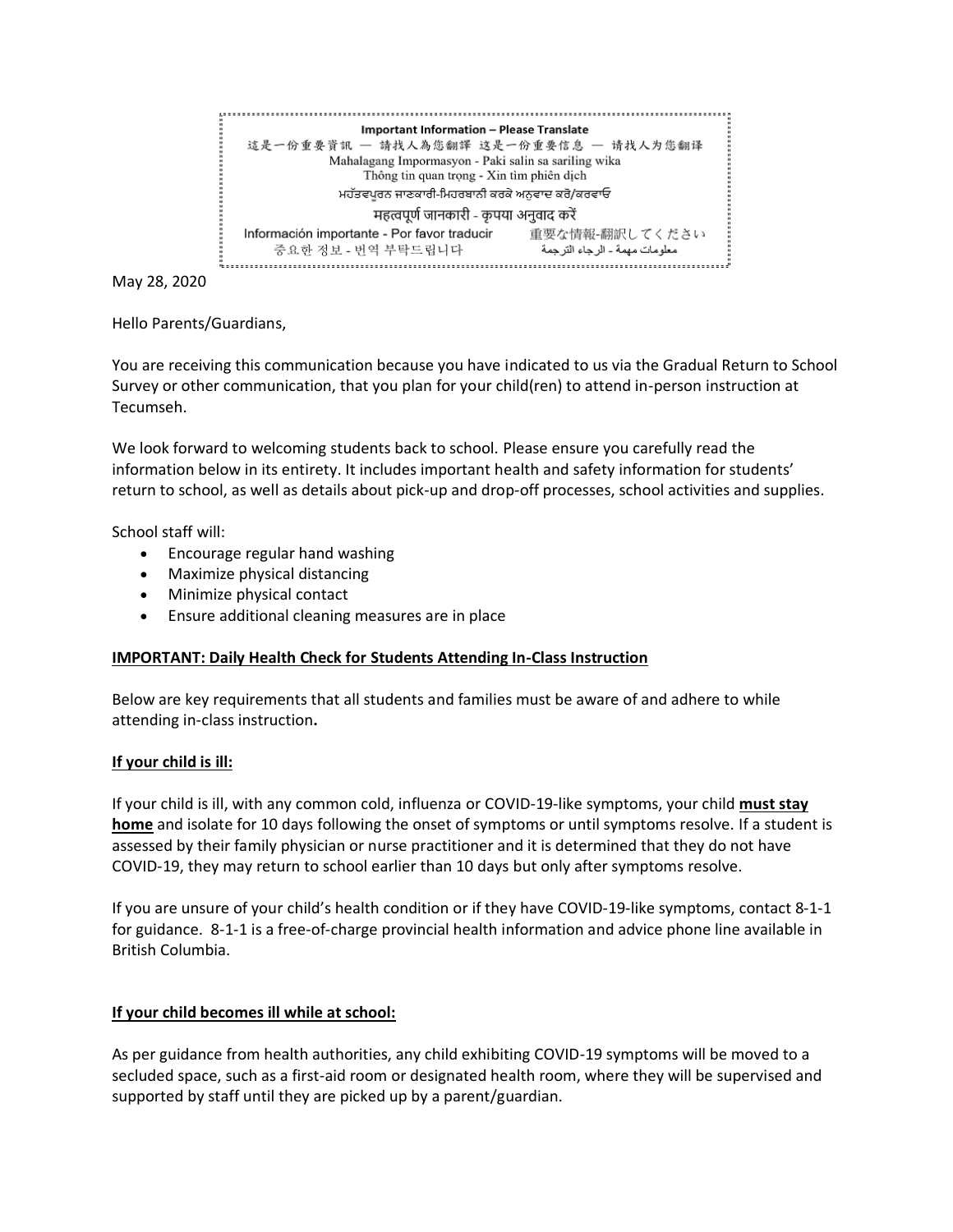Parents/guardians will be notified and advised to pick-up their child as soon as possible. Please ensure that the school has current contact information, including emergency contact information, to ensure timely pick-up. Also, please ensure that you are always accessible by phone during the school day if your child is attending school, and, be prepared to pick-up your child/ren.

### **Conduct Daily Self-Assessments:**

Parents/guardians **must** assess their child daily for symptoms of common cold, influenza, COVID-19, or other infectious respiratory disease before sending them to school. If your child is ill, they must remain home.

In addition, a student may **not** attend school if:

- they have travelled outside of BC in the last 14 days;
- they have had contact with a known COVID-19 case, or if another person in their home has symptoms of common cold, influenza, COVID-19, or other infectious respiratory disease, even if your child remains asymptomatic (i.e. does not show signs of being ill); and/or
- a doctor or other medical professional has advised them to self-isolate.

### **To help maintain a healthy learning environment, staff, families and students are asked to practise good hand hygiene and respiratory etiquette (i.e. coughing and sneezing into your sleeve).**

### **Please review this with your child on a regular basis.**

#### **IMPORTANT: Schedule, school activities and supplies**

#### **Scheduling**

- K—5 students will attend Tecumseh for full day in-person instruction on Mondays and Tuesdays (9:00 am to 3:00 pm)
	- $\circ$  Monday, June 1, 2020 will be the start date for K-5 students who have indicated "yes" they are returning.
- Grades 6/7 students will attend Tecumseh for full day in-person instruction on Wednesdays (9:00 am to 3:00 pm)
	- o Wednesday, June 3, 2020 will be the start date for Grades 6/7 students
- If you are an Essential Services Worker (ESW) and have indicated "yes" your child will be attending school. We have taken your wishes into account in our planning. Grade 6/7 children of ESWs may start on Monday, June 1, 2020

Important: If you have indicated "no" on the Gradual Return to School Survey, we have not planned for the return of your child on June  $1<sup>st</sup>$  please contact the Main Office at 604-713-5390 so that we can include your child in the planning for June  $8<sup>th</sup>$  gradual return to school

#### **Student entering/exiting to the school and drop-off and pick-up times**

• The school day will be from 9:00 am—3:00 pm. Please drop off and pick-up your child(ren) as close to these times as possible. All students will be dismissed at 3:00 pm.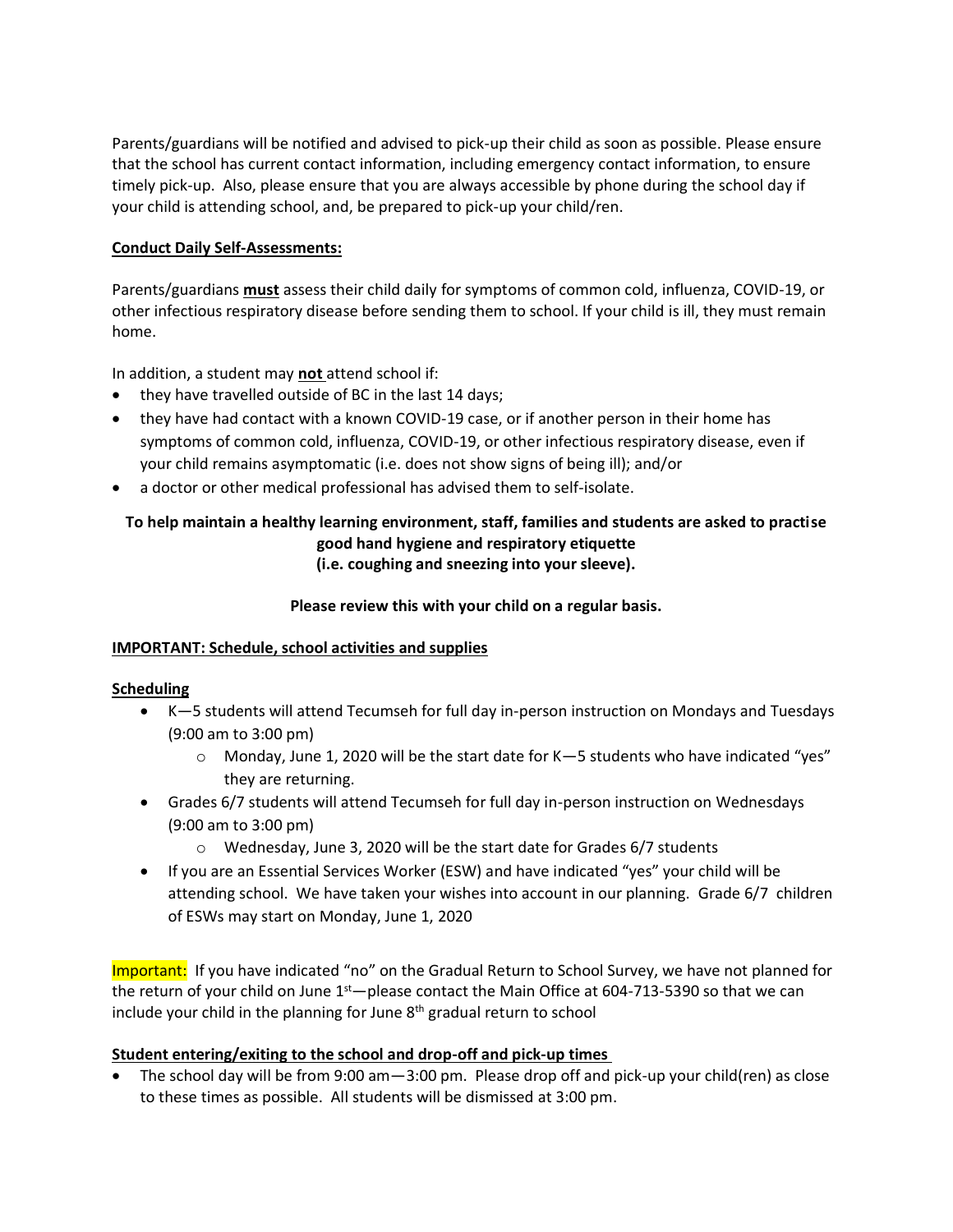- Please see the attached map—we have carefully planned for students to line-up outside before school starts. Specifically:
	- o Students with classes on our **Basement Floor**, will line up, physically distanced at their Division cones outside the **East Entrance** of the school
	- o Students with classes on the **Main Floor**, will line up, physically distanced at their Division cones outside the **Main Entrance of the school** (East 41st Avenue door)
	- o Students with classes on the **Top Floor**, will line up, physically distanced at their Division cones on the **basketball court area**
- At 9:00 am, Teachers/Staff will come to the designated areas to pick up the students and lead them into the school building.
- This plan has been thoughtfully developed to limit the number of people who will congregate in any one area and to encourage easy physical distancing.
- For student pick-up at 3:00 pm, please wait for your child(ren) outside, at the same area where you dropped them off. The teachers/staff will walk the students out to their designated area.
- Family members will not be allowed to enter the school in order to minimize the number of adults in the building.
- **Only authorized staff and students will be permitted to enter the school building.** Entrance to the school building by parents/guardians will be by appointment with the Principal/Vice Principal and for exceptional circumstances.

# **Hand hygiene and respiratory etiquette**

• Students will wash their hands or use hand sanitizer upon arrival each day, throughout the day (i.e. after using the washroom, moving from outdoors to indoors, meal times, etc.) and before leaving. Classrooms without sinks have been supplied with hand sanitizer.

# **Bringing in/use of personal materials**

- We encourage students to bring their personal materials to minimize physical contact and use of shared materials. Please label your child's water bottle, supplies and everything they bring to school.
- Students will eat their lunch and snacks in their classrooms. Lunches and snacks are to come to school in the morning with the students – there will be **no** drop-off lunches or snacks accepted. Please pack lunches that:
	- o Do not need reheating
	- o Are nut free
	- o Children can eat independently
- Wearing a mask is a personal choice. Any mask will have minimal effect if not used together with other preventative measures. The most effective preventative measures include washing hands, maximizing physical distance and minimizing physical touch. It is important to treat people wearing masks with respect.
- Use of materials, equipment and manipulatives in classrooms will be minimized.

# **A few more reminders:**

• During break times and throughout the day, students will be going outside for fresh air. Please dress for the weather—hats, sunscreen, rain coats, etc.